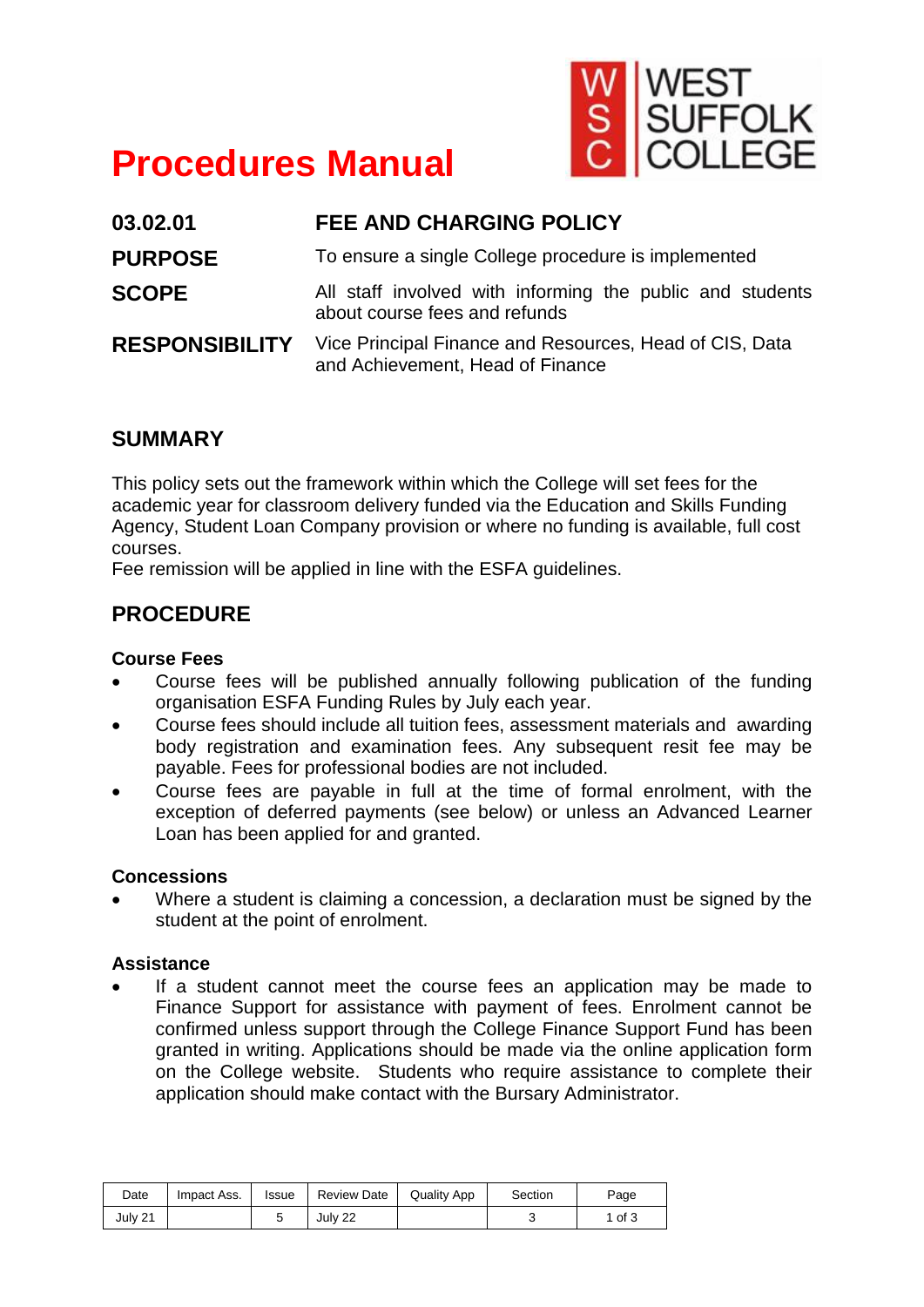#### **Deferred payment**

Deferred payment terms are available where the course fee exceeds £375. Payment can be made in a maximum of four instalments, however the first payment must be made before the start date of the course. Payments can be made on the  $1<sup>st</sup>$  or  $20<sup>th</sup>$  of the month according to the student's preference with further payments on consecutive months. If the course extends for less than six months payment in full will be required before the last day of the course. In the event that a payment is cancelled by the student without good reason then the remaining balance will be immediately payable in full.

## **Refunds**

- Refunds will given as follows.
	- If a student leaves a course within the first two weeks of commencement of the course, the course fee may be refundable in full, subject to an administration fee of £30.00.
	- If a student leaves an annual course during the first six weeks of the commencement of the course, the second and third term fees may be refunded.
	- If a student leaves during the second or third term no refunds will be available.
- If payment for the course has been made by an Advanced Learner Loan then it is the responsibility of the student to inform the Student Loans Company (SLC) if they have withdrawn from the course. If they have withdrawn from an annual course during the first term, then payments from SLC to the College will stop and the student will be legally responsible to the SLC for the amount of loan already used. The student will also be personally liable for the remainder of the term's fees to the College if they withdraw after the first two weeks. If a student leaves an annual course during the second or third term they will be legally responsible to the SLC for the amount of loan already used and also the remaining balance of the course fee due to the College.
- For short courses, less than 6 weeks, no refunds will be available after commencement of the course. Courses over 6 weeks but not annual, refunds will only be considered in exceptional circumstances
- Commercial Courses should the College need to cancel a course then a full refund or an alternative course will be offered. In the event that a client cancels a course then a refund of 80% will be given provided the cancellation is made no less than 10 days prior to the start of the course. The 20% deduction will contribute towards administration costs. A cancellation within 10 days of course commencement will result in no refund to the client.
- Leisure Courses, should the College need to cancel a course for any reason then a full refund will be issued. Where sessions are cancelled due to bad weather or a tutor being unable to attend, wherever possible the course will be extended to make up the lost session/s, or a proportionate refund will be given. Refunds requested by the attendee will be considered on a case by case basis, and dependent upon course numbers and whether the place can be taken by another person. Any requested refunds will be subject to an administration fee which will be equal to the charges retained by Eventbrite; approximately 6.9% of the course fee plus VAT.

| Date    | Impact Ass. | Issue | <b>Review Date</b> | <b>Quality App</b> | Section | Page   |
|---------|-------------|-------|--------------------|--------------------|---------|--------|
| July 21 |             |       | July 22            |                    |         | 2 of 3 |